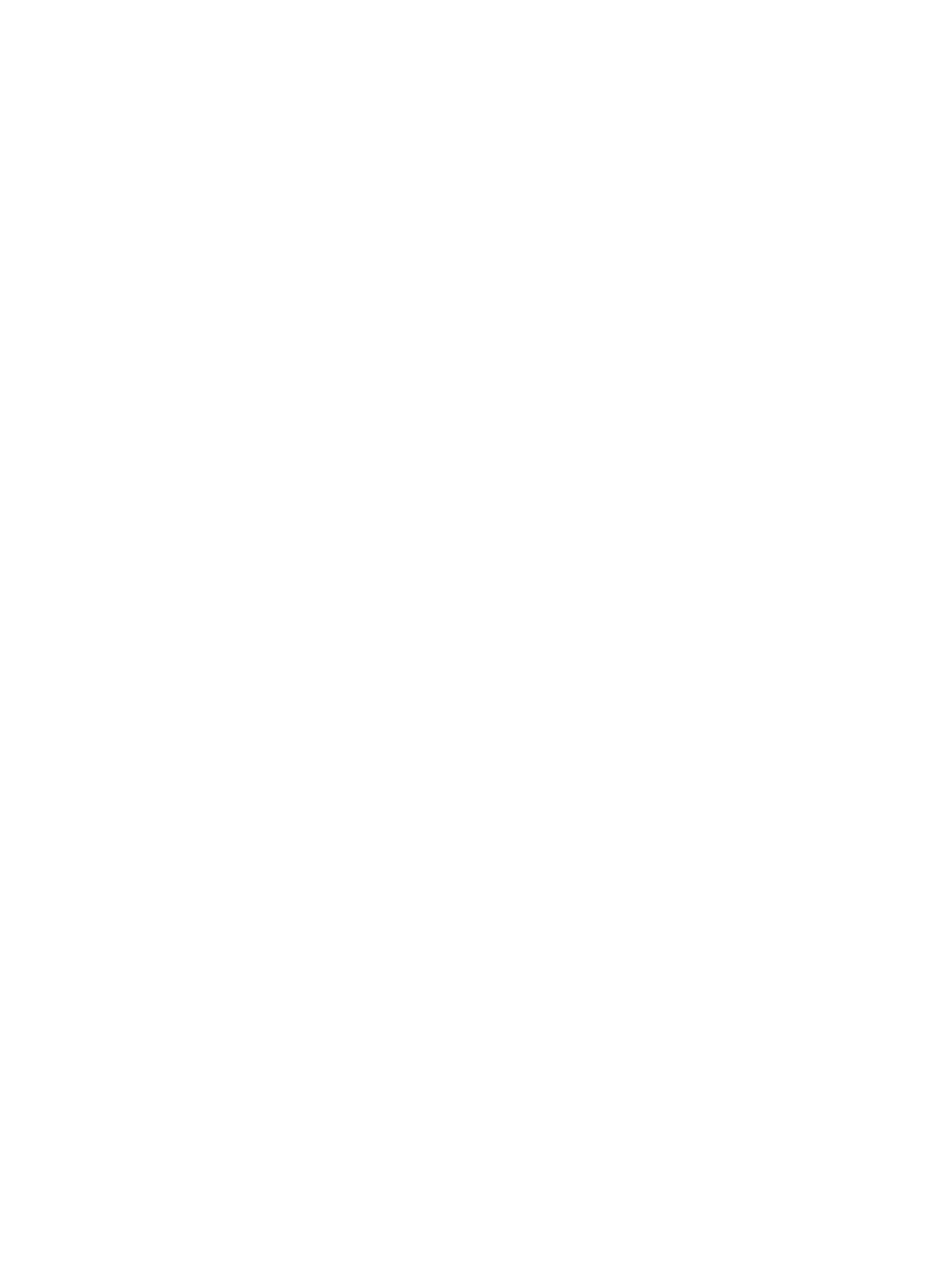

# **Surgical resection versus ablation for early hepatocellular carcinoma: The debate is still open**

## Bo Hyun Kim

Center for Liver and Pancreatobiliary Cancer, National Cancer Center, Goyang, Korea

**Keywords:** Hepatocellular carcinoma; Hepatectomy; Radiofrequency ablation; Disease-free survival; Recurrence

#### See Article on Page 207

Very early hepatocellular carcinoma (HCC) is usually regarded as a single tumor <2 cm in diameter without vascular invasion. Barcelona Clinic Liver Cancer (BCLC) stage 0 or modified Union for International Cancer Control (UICC) stage I falls into this category. Approximately, 5–10% of patients in the West and 15% of patients in Korea are diagnosed at this stage.<sup>1-4</sup> Very early or early HCC can be treated using ablation, surgical resection, or transplantation.<sup>5</sup>

In this issue of *Clinical and Molecular Hepatology*, Lee et al.<sup>6</sup> evaluated the long-term outcomes of surgical resection and radiofrequency ablation (RFA) for single HCC  $\leq$ 3 cm in patients with well-preserved liver function (Child-Pugh class A). This multicenter retrospective study of 391 patients compared the surgical resection with RFA for a sufficient follow-up time of more than 5 years. After adjusting for covariates, the estimated cumulative overall survival rate was slightly higher in patients who underwent RFA than in those who underwent surgical resection (97.0% vs. 95.8% at 2 years, 92.3% vs. 89.2% at 4 years, 85.3% vs. 79.7%

at 6 years, and 80.9% vs. 73.8% at 8 years, respectively) without statistical significance. However, cumulative recurrence-free survival rate was significantly higher in patients who underwent surgical resection than in those who underwent RFA (78.5% vs. 66.3% at 2 years, 62.1% vs. 44.5% at 4 years, 53.3% vs. 34.4% at 6 years, and 48.6% vs. 29.4% at 8 years, respectively). A subgroup analysis suggested that the difference of recurrence-free survival rate between RFA and surgical resection was statistically significant in patients without cirrhosis, whereas recurrence-free survival was comparable between patients with cirrhosis who underwent surgical resection and those with cirrhosis treated with RFA.

The pattern of recurrence after RFA is usually categorized into intrahepatic local recurrence, intrahepatic distant recurrence, and extrahepatic distant metastasis. Incomplete ablation or tumor aggressiveness may lead to intrahepatic local recurrence.<sup>7</sup> Risk factors for intrahepatic local recurrence include larger tumor size (>3 cm), insufficient safety margin, and tumor location (adjacent to the major blood vessels).<sup>7,8</sup> On the other hand, distant recurrence may result from a combination of tumor metastasis and de novo carcinogenesis.<sup>7</sup> Risk factors for intrahepatic distant metas-

#### **Abbreviations:**

BCLC, Barcelona Clinic Liver Cancer; HCC, hepatocellular carcinoma; RFA, radiofrequency ablation; UICC, Union for International Cancer Control

#### **Corresponding author : Bo Hyun Kim**

Division of Gastroenterology, Department of Internal Medicine, Center for Liver and Pancreatobiliary Cancer, National Cancer Center, 323 Ilsan-ro, Ilsandong-gu, Goyang 10408, Korea Tel: +82-31-920-1758, Fax: +82-31-920-2798 E-mail: bohkim@ncc.re.kr https://orcid.org/0000-0001-8355-3126

Editor: Jong Man Kim, Samsung Medical Center, Korea Received : Dec. 23, 2021 / Revised : Jan. 18, 2022 / Accepted : Jan. 23, 2022

Copyright © 2022 by Korean Association for the Study of the Liver

This is an Open Access article distributed under the terms of the Creative Commons Attribution Non-Commercial License (http://creativecommons.org/licenses/by-nc/3.0/) which permits unrestricted non-commercial use, distribution, and reproduction in any medium, provided the original work is properly cited.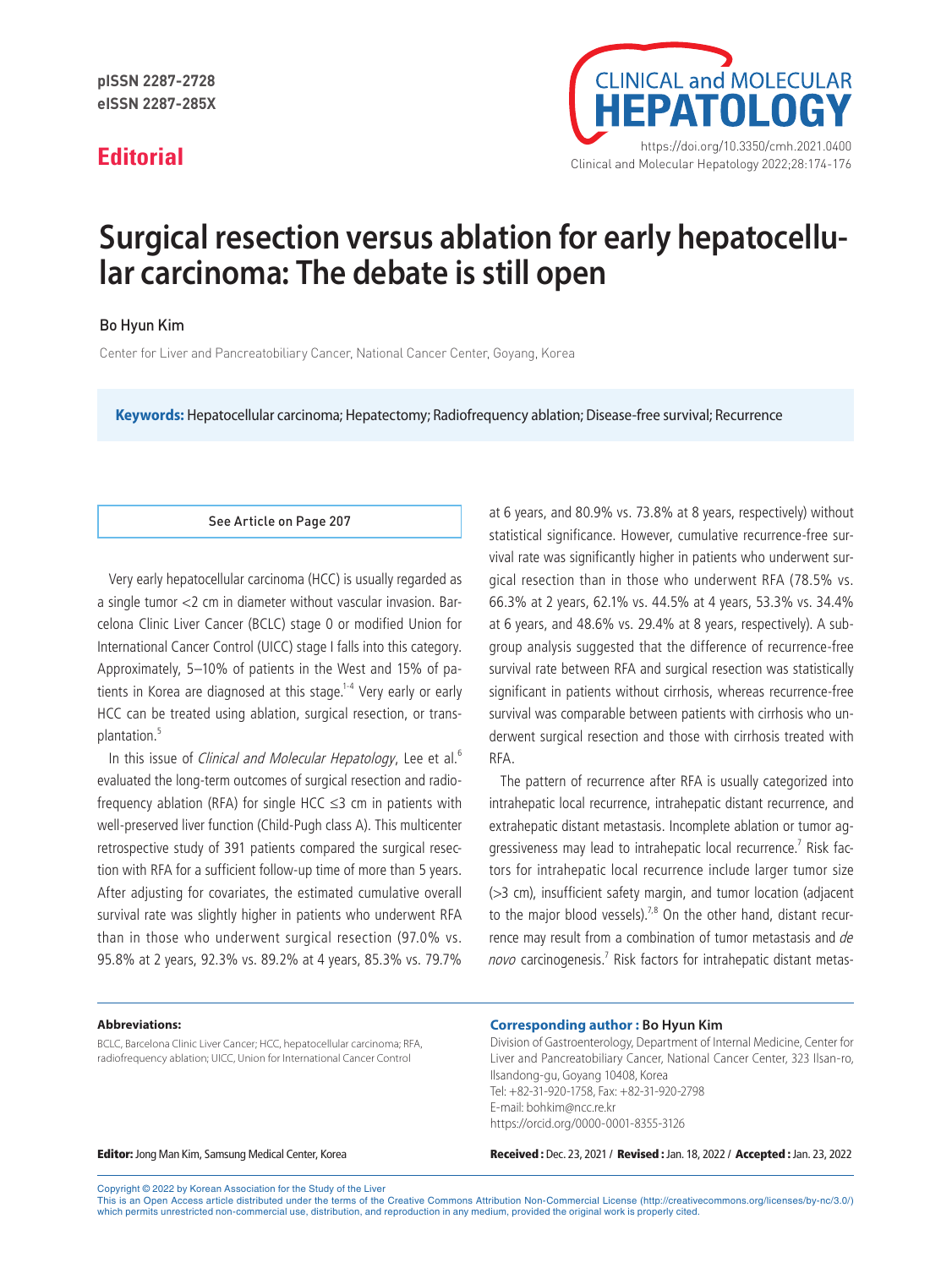tasis also include larger tumor size, tumor multiplicity, and high serum alpha-fetoprotein level as well as portal hypertension.<sup>7,8</sup>

In the present study, a plausible reason for the difference in the recurrence-free survival rates between RFA and surgical resection would be that local factors, such as insufficient safety margin, are more likely to contribute to the higher recurrence of RFA than host factors, such as the presence of cirrhosis. The insufficient ablative margin of less than 5 mm is associated with higher recurrence after RFA.<sup>9</sup> Tumor location is also one of the most critical factors to predict local recurrence for RFA.10 Unfavorable location such as periportal or subphrenic location as well as tumor size ≥2.0 cm are closely associated with local tumor progression in RFA.<sup>10</sup> Non-subcapsular and non-perivascular tumors or tumors located in posterosuperior liver portions showed similar local tumor progression rates between RFA and laparoscopic surgical resection.<sup>11</sup> Although the present study did not investigate the association of the tumor location and the recurrence, the authors demonstrated that recurrence-free survival rate was comparable for HCC  $\leq$ 2 cm. Surgical resection provides better recurrence-free survival and comparable overall survival; however, it is accompanied by higher postoperative morbidity and longer hospital stay.<sup>12</sup> Recently, laparoscopic liver resection showed better perioperative and survival outcome compared to open liver resection.<sup>13</sup> For small HCCs located in the anterolateral segments of the liver, laparoscopic liver resection was associated with similar complication and overall survival rates, and better recurrence-free survival rate compared with RFA.<sup>14</sup>

Underlying chronic liver disease can contribute to the *de novo* development of liver cancer after surgical resection.<sup>15,16</sup> The mode of surgical resection may also affect the recurrence rate after curative resection. Anatomic resection involves the removal of a hepatic segment or subsegment, which includes tumor-bearing portal tributaries as major branches of the portal vein and hepatic artery.<sup>17</sup> Non-anatomic resection preserves non-tumor hepatic parenchyma and offers less extensive liver resection. Anatomic resection provides better tumor control than non-anatomical resection.<sup>17</sup> A retrospective study using propensity score matching methods compared RFA with non-anatomical surgical resection for HCC ≤3 cm without vascular invasion. The 5-year cumulative intrahepatic distant recurrence and disease-free survival rates did not differ between patients treated with RFA and those treated with non-anatomic surgical resection (47.0% vs. 40.2%,  $P=0.240$ ; and 48.9% vs. 54.4%,  $P=0.201$ , respectively).<sup>18</sup> Non-anatomic surgical resection might not be significantly better in effectiveness compared with RFA in terms of preventing recurrence.

To decrease the intrahepatic local recurrence after RFA, new

ablative techniques may play a role by improving the efficacy and size of ablation.<sup>7</sup> Different ablation modes such as multi-bipolar ablation with no-touch technique or microwave ablation may lead to effective ablation and extend the indications of local ablation.<sup>7</sup> Different approaches also enable safe treatment of tumors present in difficult locations. To minimize recurrence, it is important to predict tumor aggressiveness. High tumor markers, arterial peritumor enhancement, or hepatobiliary peritumoral hypointensity on magnetic resonance imaging showed the association with microvascular invasion.19 In case of HCC with a high probability of microvascular invasion, surgical resection offered better results in terms of recurrence when compared with RFA.<sup>19</sup>

Recently, a multicenter, phase 3 clinical trial comparing surgical resection and RFA for HCC ≤3 cm and ≤3 nodules was conducted.<sup>20</sup> Interestingly, 150 patients in the surgery group and 152 patients in the RFA group were enrolled between 2009 and 2015 after confirming that all patients could be treated using either surgery or RFA. In both groups, 90% of the patients had solitary HCC. The 5-year overall survival rate was comparable between the two groups (surgery group, 74.6%; RFA group, 70.4%;  $P=0.828$ ). The 5-year recurrence-free survival rates were 54.7% and 50.5% in the surgery and RFA groups, respectively  $(P=0.498)$ . Although the final report has not been published yet, balances between the modes of each treatment (e.g., application of newer ablation techniques or anatomic resection), tumor biology, or location should also be incorporated into the interpretation of results.

Presence of solitary HCC ≤3 cm is one of the earlier stages of HCC and can even be regarded as the easiest stage. However, tumor biology (aggressiveness), location, and hepatic reserves are ascribed to the heterogeneity of this stage. Surgical resection generally offers a lower risk of recurrence at the cost of potential complications or a longer hospital stay. RFA shows a comparable recurrence rate or overall survival rate in case of some favorably located tumors, but high recurrence rates for other unfavorably located tumors.<sup>1,21,22</sup> For HCC ≥2 cm or located in the subphrenic or perivascular area, surgical resection would be the better option; while RFA could show similar outcomes with surgical resection for HCC <2 cm or non-subphrenic or non-perivascular HCC. Although substantial advances have been made in both surgical resection and local ablation, the risk of recurrence should still be weighed over the risk of potential complications.

### **Conflicts of Interest**

The author has no conflicts to disclose.